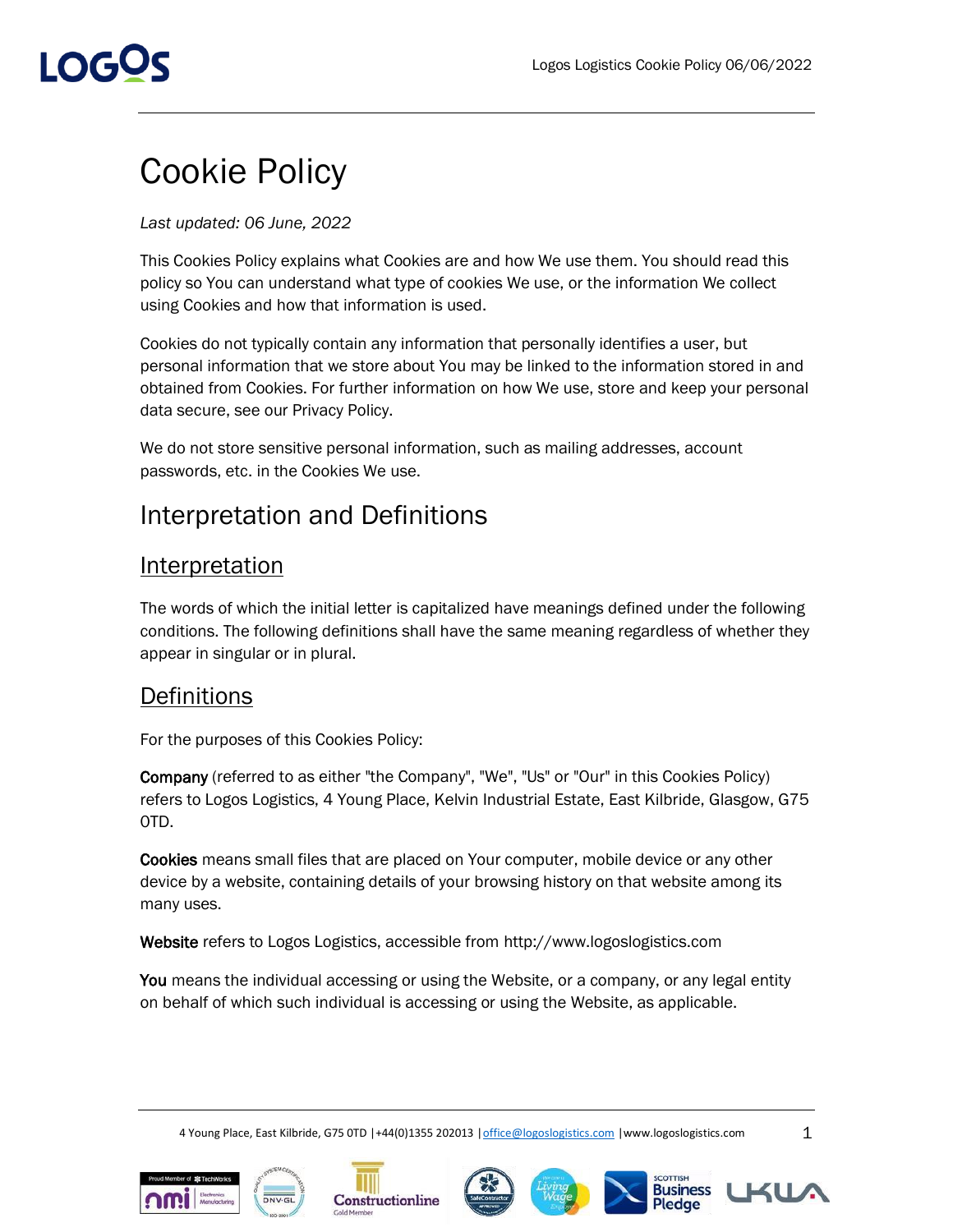## I OGOS

## The use of the Cookies

## Type of Cookies We Use

Cookies can be "Persistent" or "Session" Cookies. Persistent Cookies remain on your personal computer or mobile device when You go offline, while Session Cookies are deleted as soon as You close your web browser.

We use both session and persistent Cookies for the purposes set out below:

#### Necessary / Essential Cookies

Type: Session Cookies

Administered by: Us

Purpose: These Cookies are essential to provide You with services available through the Website and to enable You to use some of its features. They help to authenticate users and prevent fraudulent use of user accounts. Without these Cookies, the services that You have asked for cannot be provided, and We only use these Cookies to provide You with those services.

#### Functionality Cookies

Type: Persistent Cookies

Administered by: Us

Purpose: These Cookies allow us to remember choices You make when You use the Website, such as remembering your login details or language preference. The purpose of these Cookies is to provide You with a more personal experience and to avoid You having to reenter your preferences every time You use the Website.

#### Tracking and Performance Cookies

Type: Persistent Cookies

Administered by: Third-Parties

Purpose: These Cookies are used to track information about traffic to the Website and how users use the Website. The information gathered via these Cookies may directly or indirectly identify you as an individual visitor. This is because the information collected is typically linked to a pseudonymous identifier associated with the device you use to access the

4 Young Place, East Kilbride, G75 0TD |+44(0)1355 202013 | office@logoslogistics.com |www.logoslogistics.com 2





Constructionline











**Pledge**